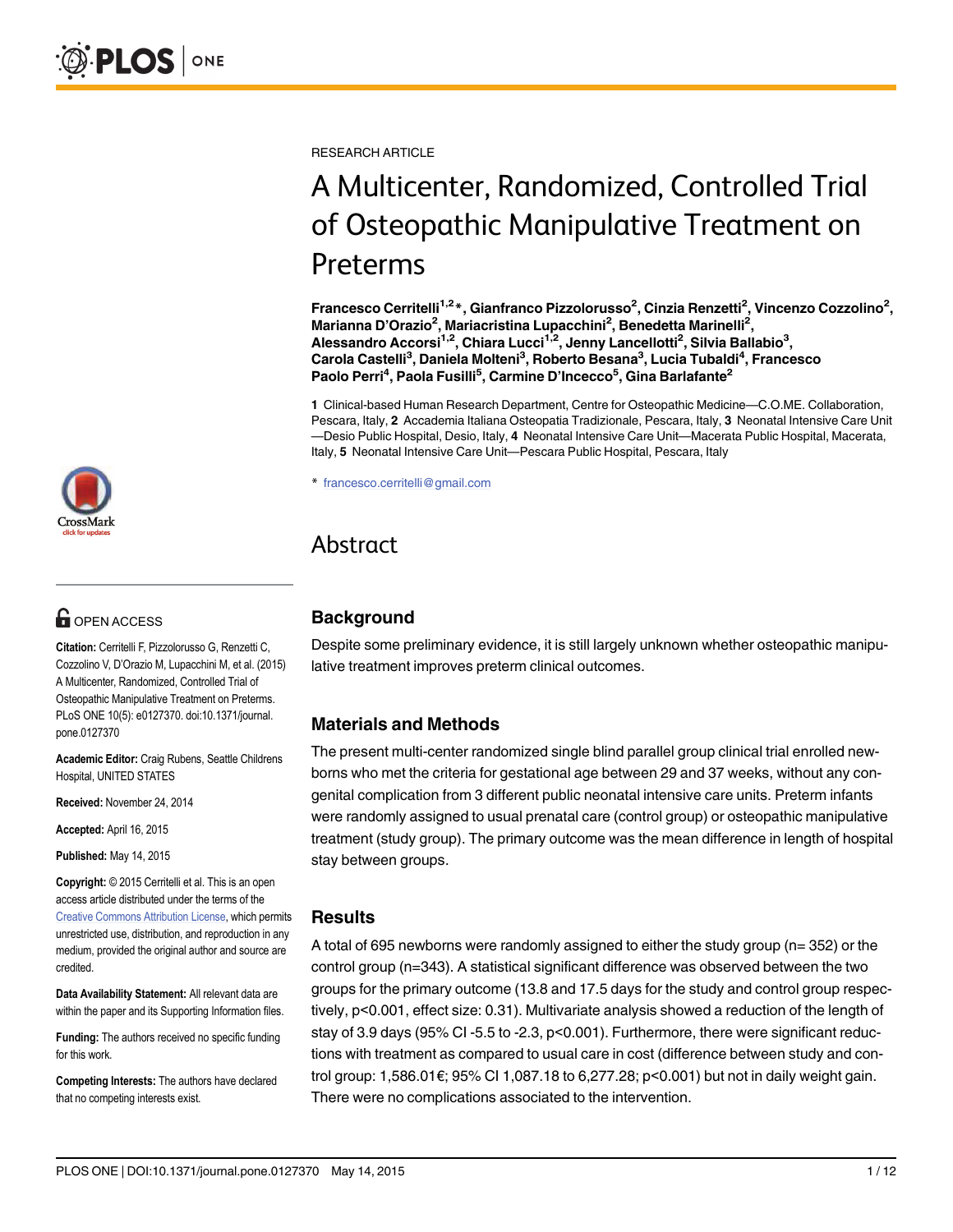#### <span id="page-1-0"></span>**Conclusions**

Osteopathic treatment reduced significantly the number of days of hospitalization and is cost-effective on a large cohort of preterm infants.

# Introduction

Preterm birth, defined as childbirth occurring at less than 37 completed weeks, is one of the major determinant of neonatal morbidities  $[1]$  $[1]$ . Long term effects are often associated with physical and psychological complications as well as higher economic costs [\[2](#page-10-0)]. Preterm birth rates have been reported to range from 7.5% to 12.5% of live births in developed countries [\[1,2](#page-10-0)]. These figures appear to be on the rise [[3](#page-10-0)]. In Europe, the prevalence of preterm births account for the 6% (5.8 to 6.7) of all deliveries  $[2,4]$  $[2,4]$ . Preterm births can also be subdivided according to gestational age (GA): 5% of preterm births occur at less than 28 weeks' (extreme prematurity), 15% at 28–31 weeks' (severe prematurity), 20% at 32–34 weeks'(moderate prematurity), and 60–70% at 35–37 weeks' (late prematurity). Moderate and late preterm births are five times more common than births before 32 weeks' gestation, and currently, their pub-lic-health effects are understudied [[5\]](#page-10-0). During the last three decades, there has been a 31% increase in the preterm birth rate in the USA, two-thirds of which were late preterm births (34– 36 completed weeks' gestation) $[6]$  $[6]$ . Length of stay (LOS) is one of the major clinical outcomes used as proxy to explore effectiveness of interventions in the Neonatal Intensive Care Unit (NICU) setting. LOS seems to be associated with GA and birth weight [\[7](#page-10-0)]. Infants born at the earliest GA have the longest hospital stays as the highest risk to develop clinical morbidities. Moreover, it has been documented that preterm infants with lower birth weights increase the risk of severe medical complications and thus longer LOS [\[8](#page-10-0)]. In Italy, the national healthcare institute reported an average LOS per diagnostic related categories (DRG) ranging from four to 135 days [\[9\]](#page-10-0). In 2005, estimates indicated that the costs for preterm birth were more than US\$ 26.2 billion ( $\sim \epsilon$  20 billion) and the average first year medical costs were US\$ 32,325 ( $\sim \epsilon$ 24,500) [\[10\]](#page-10-0). In Italy, the daily cost per infant varied between \$264 (€200) and \$660 (€500) in relation to infants' health conditions [[9](#page-10-0)], with preterm infants weighting significantly more on health care systems compared to term infants [\[11\]](#page-10-0).

Complementary and alternative treatments (CAM) have been used in premature newborns. Osteopathy is a drug-free form of CAM, which uses a manual approach to diagnose and treat 'somatic dysfunctions'. Somatic dysfunctions are regarded as bodily areas which manifest an altered tissue texture, a restriction of range of motion, tenderness and asymmetry. Furthermore, these areas are characterized by a pro-inflammatory state as well as altered autonomic control. Although largely applied in the context of health care, particularly, in musculoskeletal problems, few osteopathic clinical trials have been conducted to investigate the role and the impact of osteopathic manipulative treatment (OMT) in the care of preterm infants. In 2011, Pizzolorusso and colleagues reported a significant decrease of the risk of LOS longer than 28 days (OR = 0.22; 95% CI 0.09 to 0.51) in newborns under OMT  $[12]$ . Two years later, Cerritelli and his co-workers demonstrated the positive effect of OMT compared to routine medical care in reducing days of hospitalization (-5.906; 95% CI -7.944 to -3.869) and costs [[13\]](#page-10-0). Notwithstanding these positive findings, they should nonetheless be regarded as preliminary.

The aim of this multi-site nationwide randomized control trial was two-fold. Firstly, we investigated whether the results of previous studies would be replicated in a larger scale study. Specifically, we investigated the extent to which OMT is effective in reducing days of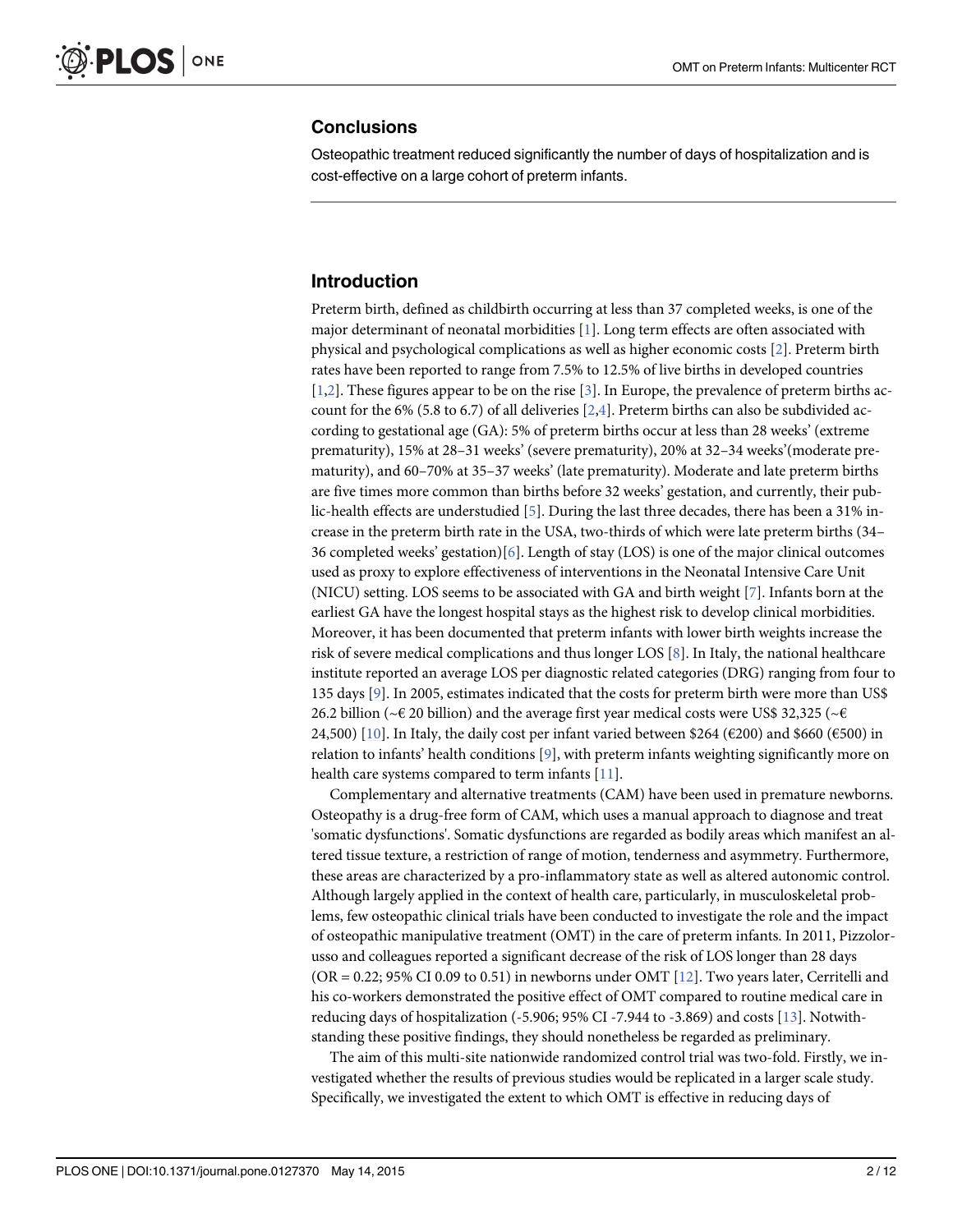<span id="page-2-0"></span>hospitalization in a sample of premature infants enrolled at three Italian NICUs. Secondly, we explored whether OMT is effective in reducing costs and daily weight gain.

# Materials and Methods

#### **Setting**

From July 1st, 2012 to August 31st, 2013, we enrolled newborns admitted to three Italian secondary and tertiary NICUs, after the approval of the trial by the ethical committee of Macerata hospital (n°22/int./CEI/27239) and protocol registration (ClinicalTrials.gov number, NCT01645137). Parents or guardians provided written informed consent. The protocol for this trial and supporting CONSORT checklist are available as supporting information; see [S1](#page-9-0) [Checklist](#page-9-0) and [S1 Protocol](#page-9-0).

#### **Patients**

Preterm infants admitted to the NICU were eligible for enrollment. Infants born between 29 and 37 of gestational age, either gender, without congenital complications and with written informed consent signed were eligible for inclusion. The exclusion criteria, applied at both enrollment and during the study period included: lack of parental consent, the presence of any congenital or genetical disease, neoplasms, neurological, cardiovascular, urinary, hematological abnormalities, proven or suspected necrotized enterocolitis or abdominal obstruction, birth trauma, surgery patients, pneumoperitoneum, atelectasis, HIV, newborn from an HIV seropositive/drug-addicted mother and transferred to/from other hospital.

#### Study type and outcomes

The primary objective of this multi-center randomized single blind parallel group clinical trial was to evaluate the effectiveness of OMT in LOS reduction. Secondary objectives were cost reduction and daily weight gain.

# Randomization and masking

We randomized patients from the first day of life using a 1:1 ratio to either the OMT group or the control group. Block randomization was performed according to a computer-generated randomization list using a block size of ten, and was stratified according to study center. The randomization was performed and stored in the coordinating center and an information technology consultant was responsible for the process. NICU staff were unaware of the study design and outcomes. Moreover, they were blinded to patients' allocation, since all infants were touched by the osteopaths. Only osteopaths were aware of patients allocation. Moreover, the practitioners who performed OMT had no role in patient care decisions.

### Osteopathic procedure

Osteopathic procedures included a structural evaluation followed by a treatment. The structural evaluation was performed with the infant lying down in the open crib or incubator and was addressed to diagnose somatic dysfunctions  $[14]$  $[14]$  $[14]$ . It included rigorous and precise manual assessment of the skull, spine, pelvis, abdomen, upper and lower limbs to locate bodily areas with an alteration of TART (Tissue alteration, Asymmetry, Range of motion and Tenderness) criteria [\[14\]](#page-10-0). The treatment included the application of a selected range of manipulative techniques aimed at relieving the somatic dysfunctions. Techniques used were in line with the benchmarks on osteopathic treatment available in the medical literature and were limited to indirect techniques such as: myofascial release and balanced ligamentous/membranous tension. The whole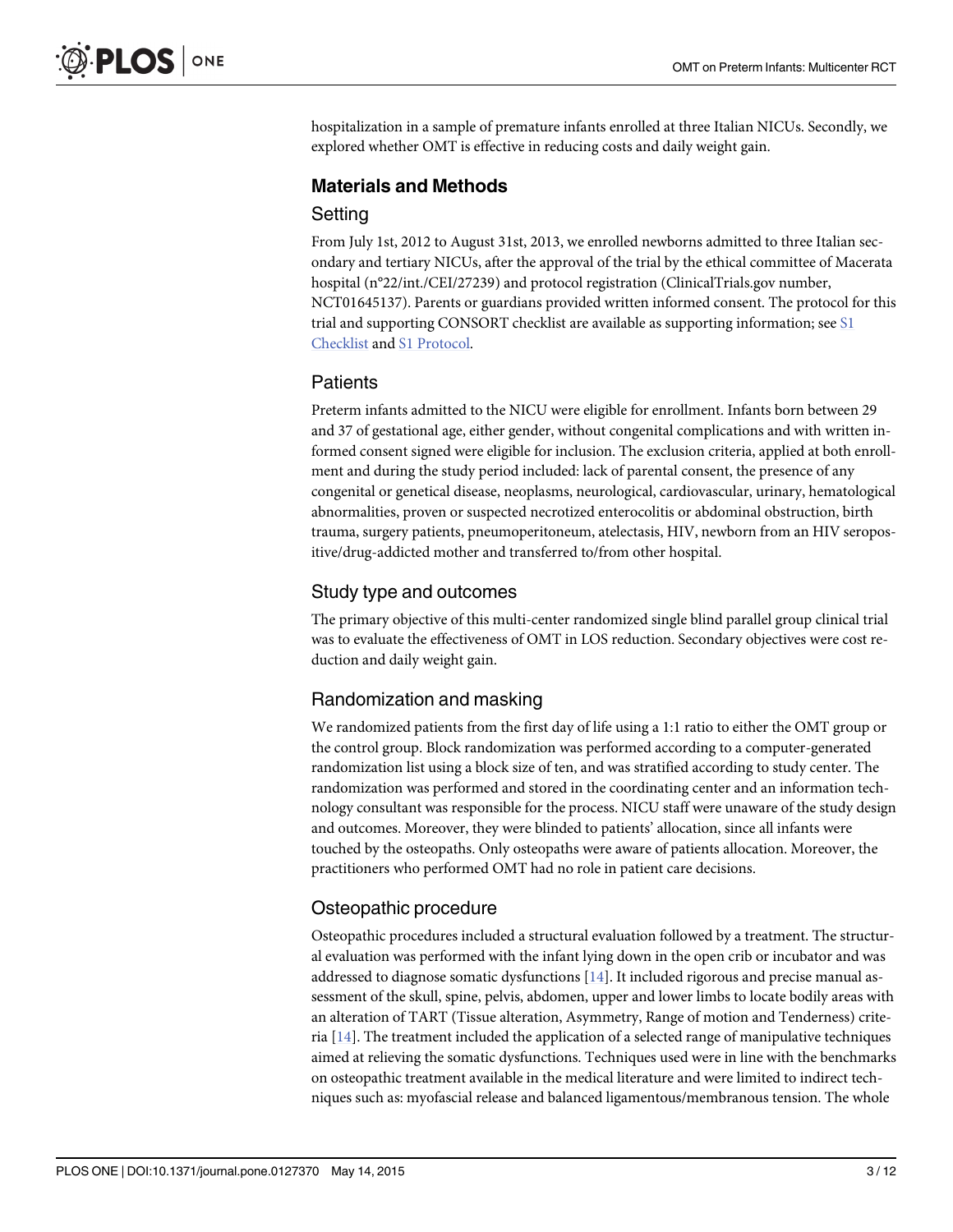<span id="page-3-0"></span>session lasted 30 minutes, ten minutes for evaluation and 20 minutes for treatment. Registered osteopaths with experience in neonatology field performed OMT.

Infants allocated to the control group received only routine care and the structural evaluation. The structural evaluation lasted for ten minutes. To maintain blinding of the NICU personnel during the following 20 minutes, the osteopaths kept their position close to the incubator, with the hands inside but without touching the infant.

Newborns allocated to the study group underwent OMT plus usual care. We provided osteopathic care, for the entire period of hospitalization, twice a week, on Tuesdays and Fridays.

#### Data entering and data export

We performed data collection using an ad-hoc locally developed software called EBOM-GCCN [\[13](#page-10-0)]. NICU staff collected daily nursing and medical records, from the time the infants entered the unit to the time of discharge.

Osteopaths collected osteopathic records twice a week when the osteopathic service was provided.

We also retrieved and included maternal data: pregnancy complications, single versus multiple gestation, fetal presentation, type of delivery, premature rupture of membranes, abruption of the placenta and any other complication.

Neonatal data collected included: gender, gestational age, infants small for GA, birth weight, neonatal complications (diagnosed at birth and during hospitalization), DRG at discharge.

An independent data and safety monitoring board periodically reviewed the efficacy and safety data. The group sequential method was used to characterize the rate at which the type I error was spent; the chosen spending function was the Lan—DeMets generalization of the O'Brien—Fleming boundary  $[15]$ . The monitoring board performed two interim analyses and was in charge of data export.

#### Outcome measures

Primary outcome was the mean difference in days of hospitalization between study and control group. According to international guidelines, the following physiological conditions are required for discharge: generating heat at room temperature to maintain body temperature, coordinated sucking, swallowing and breathing while feeding; sustained pattern of weight gain; stability of cardiorespiratory function (no episodes of apnea/bradycardia for two to five days, free of supplemental oxygen support) [[16](#page-10-0)]. There were no differences in formal discharge requirements at the three NICUs included.

Secondary outcome measures were:

- Daily weight gain, referred to as the net weight variation per day expressed in grams;
- NICU costs, calculated as NICU daily newborn expenses, according to local authorities; multiplied by the newborn's LOS. Costs are estimated in Euros per day;
- Adverse events after OMT, i.e. perinatal deaths, oxygen desaturation, bradycardia, tachycardia, apnea, bradypneas, tachypneas, constipation, diarrhea, inappetence, vomiting and any other neonatal morbidity and/or complication.

#### Statistical analysis

We reviewed relevant literature to determine the effect size. We assumed that the mean difference between study and control group was four days (SD 14), estimating an effect size of 0.3. We set the statistical power at 0.90 and an  $\alpha$ -level equal to 0.01. This produced a sample size of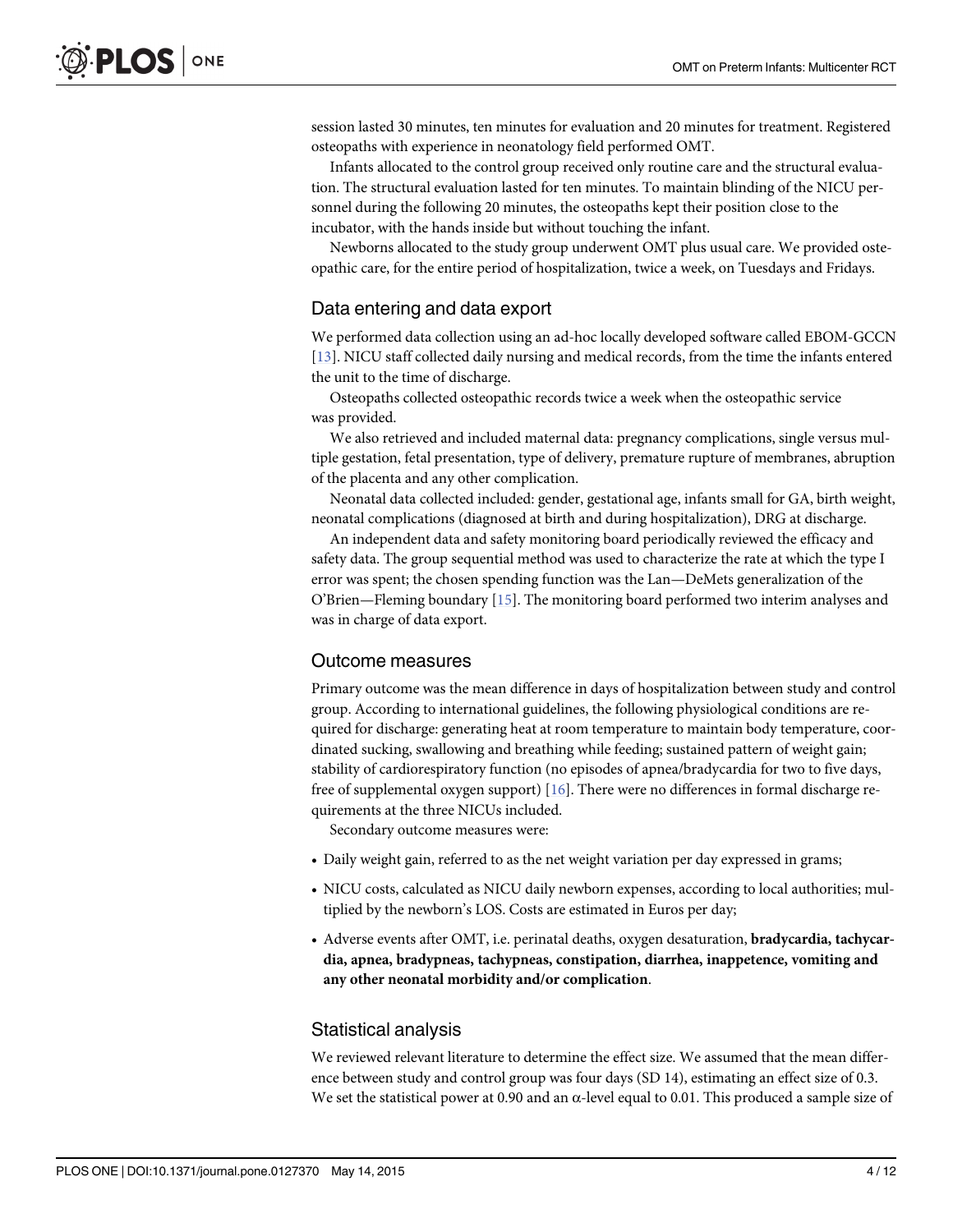<span id="page-4-0"></span>333 per group. To prevent loss of power, we increased the sample size up to 345 subjects per group. We conducted the primary analysis of the clinical trial according to per-protocol principle handling missing data using last observation carried forward (LOCF) imputation technique. We used arithmetic means and standard deviation as well as median, percentage and range to report the general characteristics of the study population. To compare the study group and control group at the baseline, we performed univariate statistical tests, student t test and chi square test. To study the independent effect of OMT on primary and secondary endpoints, we applied a linear regression model. To indicate statistical difference, we considered twotailed P values of less than 0.01. To describe imbalances between groups, we used mean or RR with 95% CI. We computed effect sizes stratifying by gestational age. We utilized R statistical program for data analysis[\[17](#page-10-0)].

### Cost analysis

We performed ordinary least squares regression to investigate the average hospitalization costs among infants after adjusting for gender, gestational age, LOS, birth weight, OMT, time to first OMT, DRG and NICU centers. Cost data were extracted from 2012–2013 administrative databases of the Regional Office of the Ministry of Health of Marche, Abruzzo and Lombardia where the NICUs of the present RCT are located. To compute the precise cost, we used the reimbursement allocated to each DRG from the Istituto Superiore di Sanità (National Healthcare Institute). Specifically DRGs and reimbursements considered were 386 (12.932.69€), 387  $(7.450.09\epsilon)$  and 388  $(3.757.22\epsilon)[9]$  $(3.757.22\epsilon)[9]$ . As for the study group, OMT costs took into account fees from health insurance companies and the cost for each treatment was theoretically set at 20.00  $\epsilon$  (FASDAC 2012) [\[18\]](#page-10-0). Cost estimates were adjusted for inflation to 2013 euros using the Medical Component of the Consumer Price Index.

#### **Results**

1169 newborns were assessed for eligibility, of whom 695 were enrolled and randomized in study group ( $n = 352$ ) and control group ( $n = 343$ ) [\(Fig 1\)](#page-5-0). No significant imbalances were showed at the baseline in terms of demographic and clinical variables ([Table 1](#page-6-0)). The only variable found statistically significant was other conditions (ICD-9 codes 760.8, 760.9, 761.8, 761.9) related to mother's pregnancy.

The study group received a median of 2 OMT sessions (range  $1-17$ ) and the time to the first OMT was 3.7 days after birth (SD 2.3) [median (range): 3 (0–12)].

#### Primary outcome

LOS was used as primary outcome for estimating the effectiveness of OMT compared to usual care only. The average hospitalization for the study group and control group was 13.8 (8.1) and 17.5 (14.5) respectively (p value <0.001). Multivariate analysis showed that preterm infants allocated to the study group reduced LOS of almost 4 days (-3.944; 95% CI -5.548; -2.341;  $p<0.001$ ; effect size = 0.31)[\(Table 2\)](#page-7-0). GA was found to be associated with a reduction of LOS (-1.581; 95% CI -2.091; -1.070; p<0.001) as well as weight at birth (-0.001; 95% CI -0.003;  $-0.0003$ ;  $p = 0.02$ ).

#### Secondary outcomes

**Costs.** The mean cost per newborn in the study group was  $6,277.28 \notin$  and  $7,863.29 \notin$  for the controls. This led to a difference between the two groups of 1,586.01 $\in$  (95% CI 1,087.18 to 6,277.28; p<0.001) per newborn. Considering the entire study sample, the use of OMT saved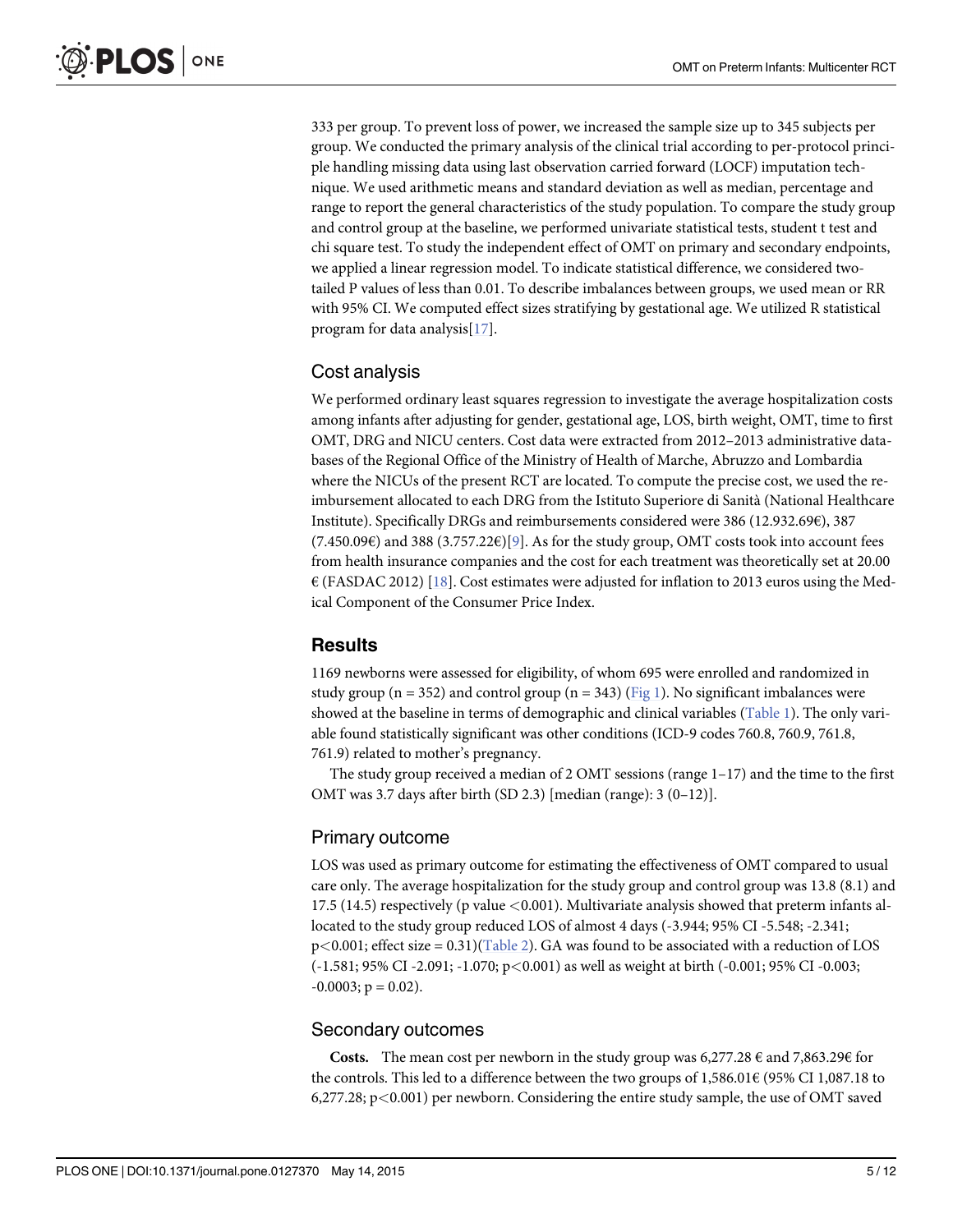<span id="page-5-0"></span>



doi:10.1371/journal.pone.0127370.g001

on average 550,348€ (95% CI 360,551 to 740,410). Ordinary least square analysis showed that OMT reduced hospital costs by 1,250.65  $\epsilon$  per newborn per LOS (95% CI -5.548 to -2.341; p<0.001) [\(Table 3\)](#page-7-0).

Weight gain. No statistically significant associations were found between OMT, gender, gestational age and the average weight in grams per kilo per day. The only factor associated to weight gain was weight at birth (-0.007; 95% CI -0.012 to -0.002; <0.01) [\(Table 2](#page-7-0)).

Subgroup analysis. Subgroup analysis by gestational age was conducted to investigate any specific effect associated with the use of OMT. Considering gestational age as a continuous variable,  $Fig 2$  showed the linear quadratic effect of GA on LOS (OMT group:  $y = 282.34 - 14.44x$  $+ 0.19x^2$ ; control group: y = 392.47–19.83x + 0.26x<sup>2</sup>). The use of OMT significantly reduced LOS along different GAs. The higher the prematurity the more effective the use of OMT on LOS. Furthermore, categorizing GA according to sub-categories of preterm birth, the study showed that OMT had a large effect on younger preterm infants (effect size  $(ES) = 0.68$ ), medium effect on moderate preterms  $(ES = 0.40)$  and small effect on late preterm infants  $(ES = 0.22)$ .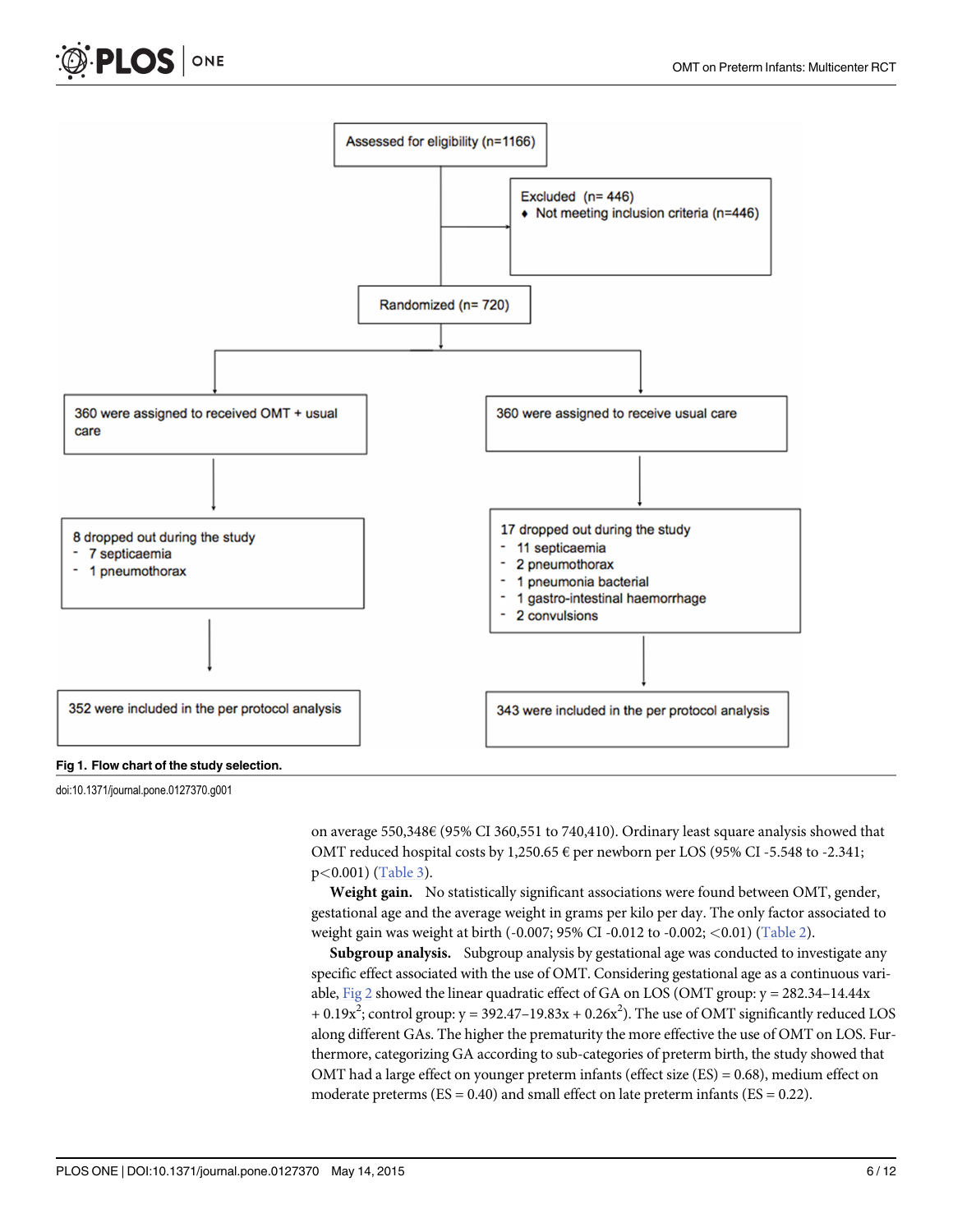#### <span id="page-6-0"></span>[Table 1.](#page-4-0) Description of the study population at the enrollment.

|                            | Study group ( $n = 352$ ) | Control group ( $n = 343$ ) | p>Itl |
|----------------------------|---------------------------|-----------------------------|-------|
| <b>Neonatal</b>            |                           |                             |       |
| Males*                     | 182 (51.7)                | 178 (51.9)                  | 1     |
| Patient age (days of life) | 3.7(2.3)                  | 3.6(2.2)                    | 0.99  |
| Gestational age (w)        | 34.3(2.3)                 | 34.4(2.2)                   | 0.44  |
| <b>GA</b> stratification   |                           |                             | 0.64  |
| $29 - 31$                  | 50 (14.2)                 | 49 (14.3)                   |       |
| $32 - 34$                  | 117 (33.2)                | 103 (30.0)                  |       |
| $35 - 37$                  | 185 (52.6)                | 191 (55.7)                  |       |
| Birth weight (gr.)         | 2274 (748.9)              | 2325 (713.4)                | 0.36  |
| Small for gestational age* | 23                        | 23                          | 1     |
| Complications§             |                           |                             |       |
| Jaundice*                  | 78                        | 73                          | 0.78  |
| Esophageal reflux*         | $\mathbf{1}$              | $\overline{2}$              | 0.54  |
| RDS*                       | 43                        | 42                          | 1.00  |
| Endocrine & metabolic*     | 44                        | 53                          | 0.26  |
| Other conditions*          | 44                        | 43                          | 1.00  |
| DRG *                      |                           |                             |       |
| 386                        | 21(6.0)                   | 70 (20.4)                   |       |
| 387                        | 140 (39.8)                | 73 (21.3)                   |       |
| 388                        | 191 (54.2)                | 200 (58.3)                  |       |
| Maternal                   |                           |                             |       |
| Total number of women      | 332                       | 332                         |       |
| Single gestation*          | 312                       | 320                         | 0.57  |
| Multiple gestation*        | 20                        | 12                          | 0.17  |
| Vaginal delivery*          | 288                       | 275                         | 0.68  |
| C section*                 | 44                        | 57                          | 0.23  |
| Cephalic presentation*     | 348                       | 337                         | 0.5   |
| Breech presentation*       | $\overline{4}$            | 6                           | 0.5   |
| Pregnancy§§                |                           |                             |       |
| No complications*          | 294                       | 302                         | 0.12  |
| Gestational diabetes*      | 9                         | 9                           | 1.00  |
| Infections*                | 5                         | $\bf 8$                     | 0.31  |
| Other conditions*          | 22                        | 11                          | 0.05  |
| Placenta abruptio**        | $\mathbf{1}$              | $\mathbf{1}$                | 1.00  |
| PROM**                     | $\mathbf{1}$              | $\mathsf 0$                 | 0.31  |
| Hypertension**             | $\mathbf 0$               | 1                           | 0.31  |

RDS: respiratory distress syndrome. DRG: diagnosis related groups at discharge. PROM: premature rupture of membrane. Numbers are mean(sd). P value from t-test.

\*n(%), p value from chi-square test.

§complications were classified according to ICD-9 codes.

§§pregnancy data were classified according to ICD-9 diagnosis codes.

\*\*n(%), p value from Fisher exact test.

doi:10.1371/journal.pone.0127370.t001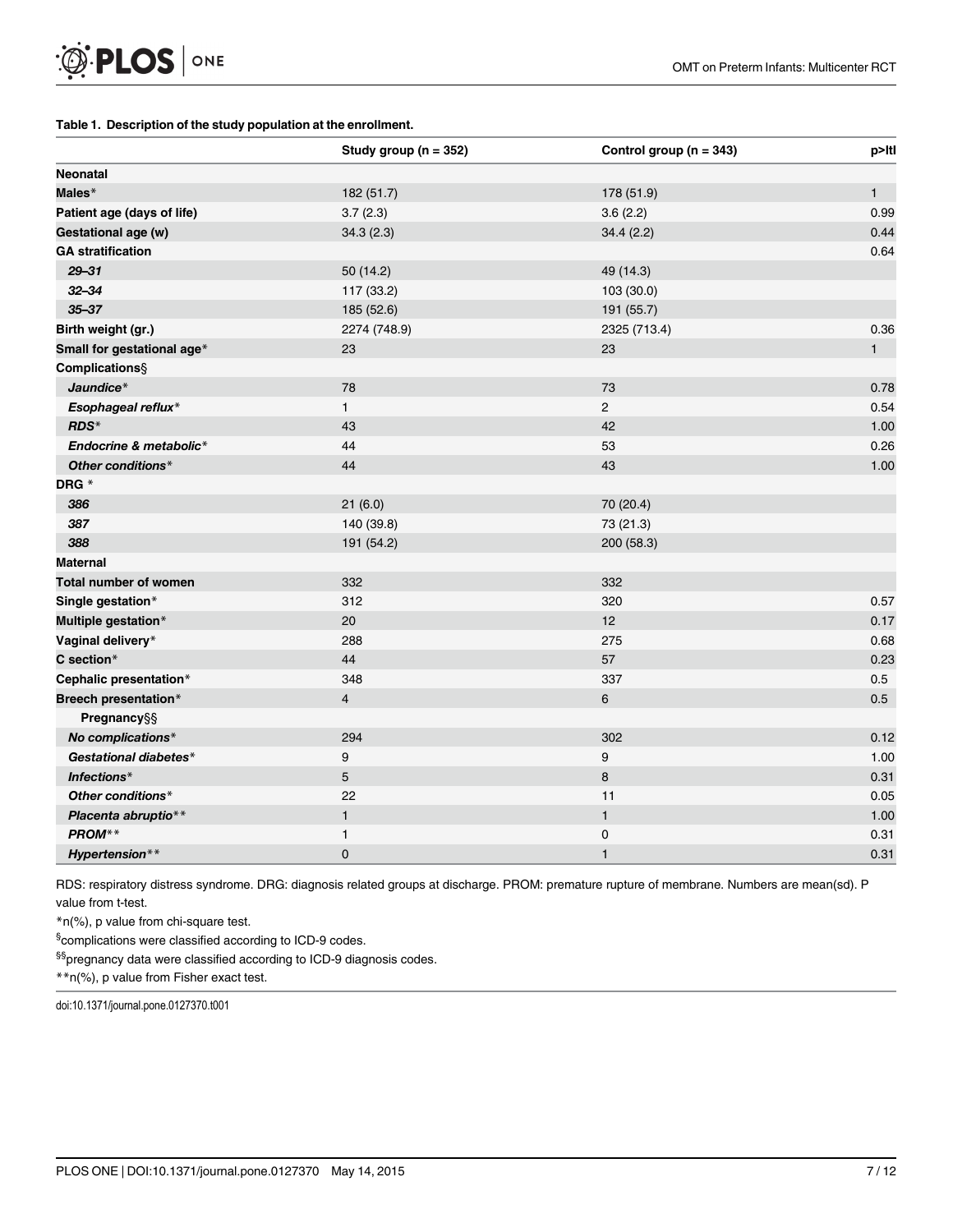<span id="page-7-0"></span>

| <b>LOS</b>      |                   | Weight gain |                 |                  |        |
|-----------------|-------------------|-------------|-----------------|------------------|--------|
| <b>Estimate</b> | 95%C.I.           | p> t        | <b>Estimate</b> | 95%C.I.          | p> t   |
| $-0.277$        | $-1.887; 1.332$   | 0.73        | $-1.354$        | $-6.400; 3.690$  | 0.6    |
| $-1.581$        | $-2.091; -1.070$  | < 0.001     | $-0.642$        | $-2.252:0.967$   | 0.43   |
| $-0.001$        | $-0.003; -0.0003$ | 0.02        | $-0.007$        | $-0.012; -0.002$ | < 0.01 |
| $-3.944$        | $-5.548, -2.341$  | < 0.001     | 2.413           | $-2.612; 7.437$  | 0.35   |
|                 |                   |             |                 |                  |        |

#### [Table 2.](#page-4-0) Results of multivariate linear regression for length of stay and weight gain.

 $LOS = length of stay$ ;  $OMT = osteopathic manipulate treatment$ .

doi:10.1371/journal.pone.0127370.t002

#### [Table 3.](#page-5-0) Results of ordinary least square regression for cost estimates.

|                   | Costs (2013 $\varepsilon$ ) |                        |         |  |  |
|-------------------|-----------------------------|------------------------|---------|--|--|
|                   | <b>Estimate</b>             | 95%C.I.                | p> t    |  |  |
| Gender            | $-12.87$                    | -447.25; 421.51        | 0.95    |  |  |
| Gestational age   | $-187.93$                   | $-329.39; -46.47$      | < 0.01  |  |  |
| Birth weight (gr) | $-0.41$                     | $-0.84; 0.02$          | 0.06    |  |  |
| <b>LOS</b>        | 113.99                      | 93.69; 134.30          | < 0.001 |  |  |
| <b>OMT</b>        | $-1250.65$                  | $-1690.72$ ; $-810.59$ | < 0.001 |  |  |

LOS = length of stay; OMT = osteopathic manipulative treatment.

doi:10.1371/journal.pone.0127370.t003

Adverse events. There were no perinatal deaths in either group. The survival rate at discharge was 100% in both groups. A drop-out analysis showed that the rate in the study group was 2.2% (8/360) compared to 4.7% (17/360) in the controls ( $X^2 = 3.36$ ; RR = 0.47; 95% CI 0.21–1.08;  $z = 1.76$ ,  $p = 0.07$ ). Moreover, no morbidities and/or complications were observed after the application of OMT.

#### **Discussion**

This prospective, randomized, multi-center trial showed that OMT is effective in reducing LOS in a population of preterm infants. The effect size was modest and the number of days was reduced by 4. The use of OMT produced a net saving of almost  $1,600 \in \mathbf{per}$  newborn, determining an overall net saving of more than 500,000€ during the 14 month study period. Consistent with results from previous single-NICU studies<sup>[\[12,13,19\]](#page-10-0)</sup>, the findings from the present trial confirmed the clinical effectiveness of OMT in the treatment of preterm infants. In 2013, Cerritelli et al showed larger benefit of OMT on LOS reporting a reduction of almost 6 days [[13](#page-10-0)] while Pizzolorusso et al demonstrated a smaller decrease of LOS although significant [\[19\]](#page-10-0). These differences are essentially secondary to the populations studied. The former included both lowbirth-weight infants as well as moderate and late preterm infants while the latter enrolled moderate and late preterm newborns only.

Length of stay is considered one of the major factor that contributes to the cost of hospitalization. Considering the cost-benefit of the present trial, findings from previous studies are also confirmed. Cerritelli et al.'s and Pizzolorusso et al.'s studies showed cost reductions in line with findings obtained in this multi-RCT  $[13,19]$ . Further analysis demonstrated that newborns born in Pescara's hospital have a longer LOS. This could be explained by the different type of NICU level.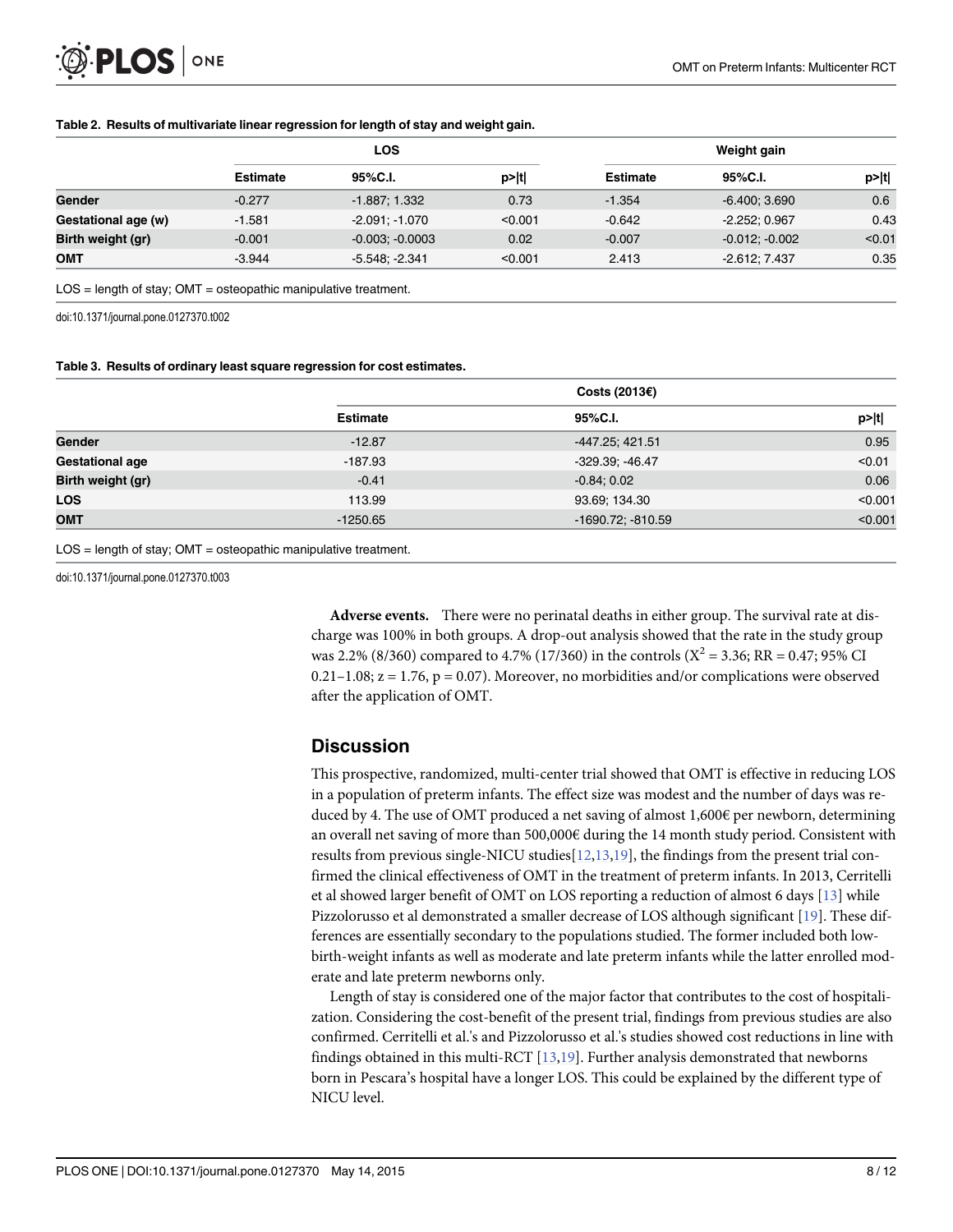

[Fig 2. R](#page-5-0)elationship between LOS and GA by study group. Mean total and 95% CI length of hospital stay (LOS) measured in days per gestational age (GA) measured in weeks. Groups are: control (red) and OMT (cyan). A linear quadratic effect of LOS on GA is showed in both groups but the use of OMT significantly reduced LOS along different GAs (up to 36 weeks) compared to control group.

doi:10.1371/journal.pone.0127370.g002

<span id="page-8-0"></span>**PLOS I** 

ONE

As far as adverse events were concerned, none were recorded during the study period. This result additionally confirms foregoing trials  $[12,13,19]$ . This study was six times as large as the largest, previous similar studies [[13,19\]](#page-10-0). Moreover, it included three different NICU sites. Additionally, the use of a robust outcome measure, length of stay between entry and discharge, was more likely to be closely related to clinical outcomes.

Limitations were in terms of sample selected, mainly preterm clinically stable, and NICU costs derived form a standardized reimbursement form. Another concern was the few number of protocol variations, including missing data for additionally secondary outcomes calculation. Furthermore, mother's pregnancy data was not systematically collected during the entire period of gestation but obtained at delivery. Although it could be argued that the day of discharge is influenced by the day of the week as well as from the neonatologist and NICU  $[10]$  $[10]$  $[10]$ , randomization, concealment and precise discharge parameters established could eventually have decreased the risk of bias.

Several biological speculations could be addressed to explain the present results. Preterms have been demonstrated to have higher levels of pro-inflammatory substances [[20](#page-10-0)] and a sustained increase of autonomic tone  $[21]$  $[21]$  $[21]$ . OMT has been shown to produce a parasympathetic effect [[22](#page-11-0)] as well as anti-inflammatory action [[23\]](#page-11-0). Although OMT findings were reported on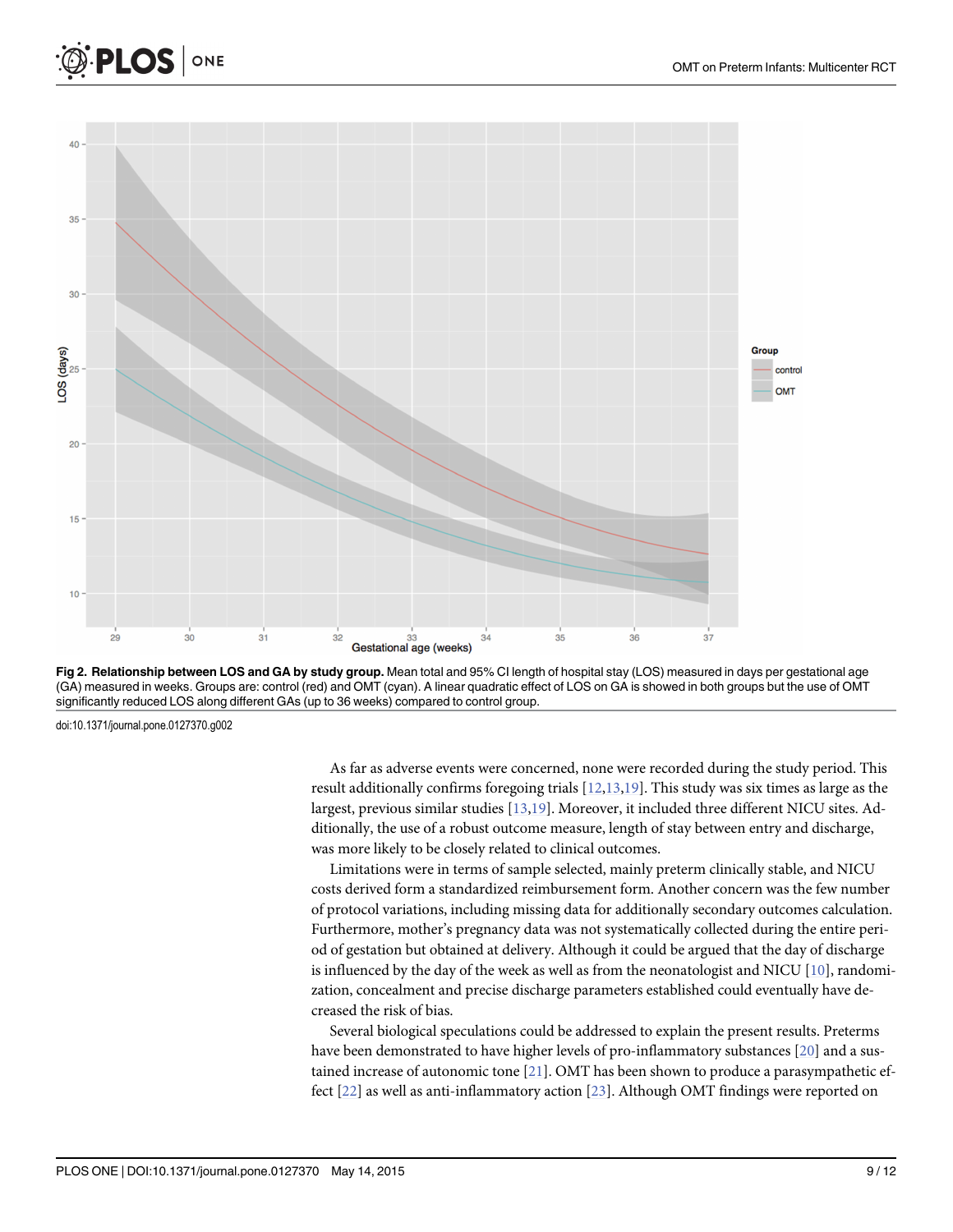<span id="page-9-0"></span>different study samples, a 'neuro-biological' hypothesis could be theorized. Osteopathic manipulations could reduce the release of cytokines and the sympathetic activity creating a cascade of biological and neurological events, currently understudied in newborns, that modulate the inflammatory and autonomic nervous system mechanisms.

As far as possible impacts on health care system are concerned, the present study could be considered a successful example of integrated medicine. Since decades, the WHO has been encouraging multidisciplinary collaborations to enhance quality of practice. This led to include some traditional, complementary and alternative medicines within health care services [[24](#page-11-0)]. In the context of NICU, team working has been tested since mid 90s [[25](#page-11-0)] to implement procedures and deliver better practices [\[26\]](#page-11-0). However, to date, a fully integration of multidisciplinary collaborations is still limited [\[27\]](#page-11-0), although promising results in terms of clinical effectiveness and reduction of costs  $[28-31]$  $[28-31]$  $[28-31]$  $[28-31]$ . Therefore, despite the international political and research agenda that formally support a successful integration of different medical fields, lack of local funding and/or political will prevent further and more robust collaborations. The present study could open a discussion table of value to government policy-makers, regulators, researchers and health-care practitioners to debate on better evidence-based multidisciplinary practices.

# Conclusion

As in the previous, smaller single NICU trials, the results of the present multi-center study provide further compelling evidence that among infants born prematurely, the osteopathic manipulative treatment reduces days of hospitalization and costs. Together with the prior results [\[12,13\]](#page-10-0) and unpublished data that show the effectiveness of osteopathic manipulative treatment in preterm infants, the current findings suggest that health care guidelines for hospitalized infants should be revised to encourage the use of complementary evidence based interventions—specifically osteopathy.

Further studies exploring the effectiveness of osteopathic manipulative treatment among disease-specific preterm infants groups are required. Additionally, further prospective longterm follow-up to middle age is warranted to establish whether preterm infants osteopathically treated can change the risk of neurodevelopment sequelae, metabolic disorders and other comorbidities related to their small size at birth and subsequent rapid catch-up in growth.

#### Supporting Information

[S1 Checklist.](http://www.plosone.org/article/fetchSingleRepresentation.action?uri=info:doi/10.1371/journal.pone.0127370.s001) CONSORT checklist. (DOC)

[S1 Protocol.](http://www.plosone.org/article/fetchSingleRepresentation.action?uri=info:doi/10.1371/journal.pone.0127370.s002) Trial protocol. Description of the research protocol used for the current trial. (DOC)

### Acknowledgments

Authors sincerely thank Drs Stefano Gualdi, Marta Martelli, Luca Cicchitti, Tiziana Varisco, Margherita Lavina, Matteo Stucchi, Anna Tombolini and NICUs staff for their support. Authors gratefully acknowledge Dr. Jorge Esteves for his help in reviewing the paper.

#### Trial Registration

ClinicalTrials.gov [NCT01645137](https://clinicaltrials.gov/ct2/show/NCT01645137?term=NCT01645137&rank=1)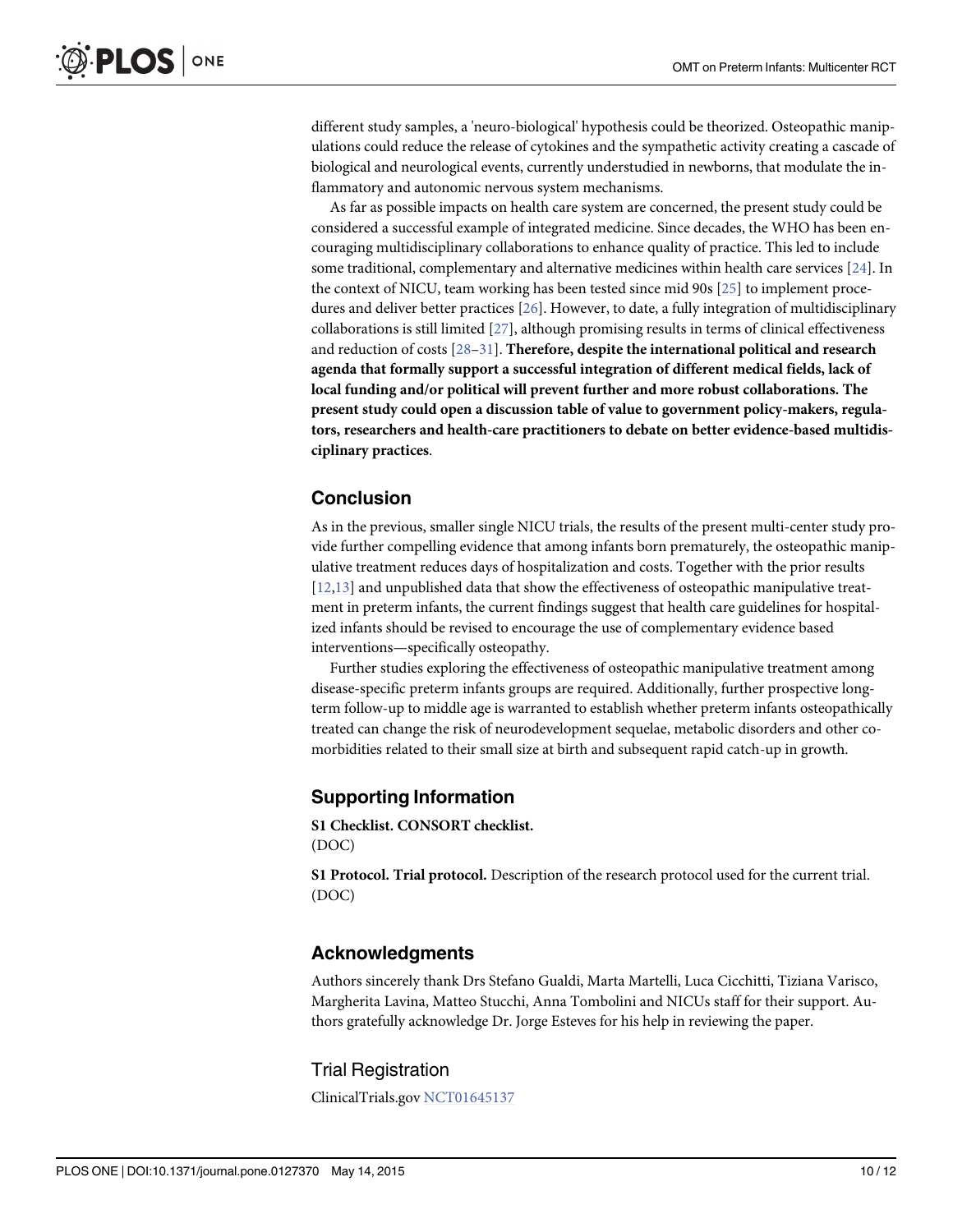#### <span id="page-10-0"></span>Author Contributions

Conceived and designed the experiments: FC. Performed the experiments: AA CL ML BM MD'O SB CC DM JL. Analyzed the data: FC. Contributed reagents/materials/analysis tools: CD'I RB LT FPP PF. Wrote the paper: FC GP CR VC GB AA CL ML BM MD'O SB CC DM JL CD'I RB LT FPP PF.

#### References

- [1.](#page-1-0) WHO March of Dimes, PMNCH, Save the Children. Born to soon: The Global Action Report on Preterm Birth. Geneva: World Health Organization. 2012 doi: [10.1186/1742-4755-10-S1-S1](http://dx.doi.org/10.1186/1742-4755-10-S1-S1) PMID: [24625113](http://www.ncbi.nlm.nih.gov/pubmed/24625113)
- [2.](#page-1-0) Beck S, Wojdyla D, Say L, Betran AP, Merialdi M, Requejo JH et al. The worldwide incidence of preterm birth: a systematic review of maternal mortality and morbidity. Bull World Health Organ. 2010; 88: 31–8. doi: [10.2471/BLT.08.062554](http://dx.doi.org/10.2471/BLT.08.062554) PMID: [20428351](http://www.ncbi.nlm.nih.gov/pubmed/20428351)
- [3.](#page-1-0) Goldenberg RL, McClure EM. The epidemiology of preterm birth. Preterm Birth. 2010; 22.
- [4.](#page-1-0) Keller M, Felderhoff-Mueser U, Lagercrantz H, Dammnn O, Marlow N, Huppi P et al. Policy benchmarking report on neonatal health and social policies in 13 European countries. Acta paediatr. 2010; 99:1624–9. doi: [10.1111/j.1651-2227.2010.01894.x](http://dx.doi.org/10.1111/j.1651-2227.2010.01894.x) PMID: [20500729](http://www.ncbi.nlm.nih.gov/pubmed/20500729)
- [5.](#page-1-0) Kramer MS, Demissie K, Yang H, Platt RW, Sauvé R, Liston R. The contribution of mild and moderate preterm birth to infant mortality. JAMA. 2000; 284: 843–9. PMID: [10938173](http://www.ncbi.nlm.nih.gov/pubmed/10938173)
- [6.](#page-1-0) Davidoff MJ, Dias T, Damus K, Russell R, Bettegowda VR, Doland S et al. Changes in the gestational age distribution among U.S. singleton births: impact on rates of late preterm birth, 1992 to 2002. Sem Perinatol. 2006; 30: 8–15.
- [7.](#page-1-0) Bakewell-Sachs S, Medoff-Cooper B, Escobar GJ, Silber JH, Lorch SA. Infant functional status: the timing of physiologic maturation of premature infants. Pediatrics. 2009; 123: e878–86. doi: [10.1542/peds.](http://dx.doi.org/10.1542/peds.2008-2568) [2008-2568](http://dx.doi.org/10.1542/peds.2008-2568) PMID: [19403481](http://www.ncbi.nlm.nih.gov/pubmed/19403481)
- [8.](#page-1-0) Berghella V. Preterm birth: prevention and management: John Wiley & Sons: 2010.
- [9.](#page-1-0) Italian Ministry of Health. Rapporto annuale sull'attivitaà di ricovero ospedaliero—dati SDO 2011. Roma: Ministero della salute; 2012.
- [10.](#page-1-0) Preterm Birth: Causes, Consequences, and Prevention. National Academy Press, 2007. (Accessed December 05, 2013, at [www.marchofdimes.com/peristats.](http://www.marchofdimes.com/peristats))
- [11.](#page-1-0) Silber JH, Lorch SA, Rosenbaum PR, Medoff-Cooper B, Bakewell-Sachs S, Millman A et al. Time to send the preemie home? Additional maturity at discharge and subsequent health care costs and outcomes. Health Serv Res. 2009; 44: 444–63. doi: [10.1111/j.1475-6773.2008.00938.x](http://dx.doi.org/10.1111/j.1475-6773.2008.00938.x) PMID: [19207592](http://www.ncbi.nlm.nih.gov/pubmed/19207592)
- [12.](#page-1-0) Pizzolorusso G, Turi P, Barlafante G, Cerritelli F, Renzetti C, Cozzolino V et al. Effect of osteopathic manipulative treatment on gastrointestinal function and length of stay of preterm infants: an exploratory study. Chiropr Man Therap. 2011; 19: 15. doi: [10.1186/2045-709X-19-15](http://dx.doi.org/10.1186/2045-709X-19-15) PMID: [21711535](http://www.ncbi.nlm.nih.gov/pubmed/21711535)
- [13.](#page-1-0) Cerritelli F, Pizzolorusso G, Ciardelli F, La Mola E, Cozzolino V, Renzetti C et al. Effect of osteopathic manipulative treatment on length of stay in a population of preterm infants: a randomized controlled trial. BMC pediatr. 2013; 13:65. doi: [10.1186/1471-2431-13-65](http://dx.doi.org/10.1186/1471-2431-13-65) PMID: [23622070](http://www.ncbi.nlm.nih.gov/pubmed/23622070)
- [14.](#page-2-0) Cerritelli F, Martelli M, Renzetti C, Pizzolorusso G, Cozzolino V, Barlafante G. Introducing an osteopathic approach into neonatology ward: the NE-O model. Chiropr Man Therap. 2014; 22: 18. doi: [10.](http://dx.doi.org/10.1186/2045-709X-22-18) [1186/2045-709X-22-18](http://dx.doi.org/10.1186/2045-709X-22-18) PMID: [24904746](http://www.ncbi.nlm.nih.gov/pubmed/24904746)
- [15.](#page-3-0) Lan KKG, DeMets DL. Discrete sequential boundaries for clinical trials. Biometrika. 1983; 70: 659–63.
- [16.](#page-3-0) American Academy of Pediatrics. Committee on Fetus and Newborn. Hospital discharge of the highrisk neonate—proposed guidelines. Pediatrics. 1998; 102: 411–7. PMID: [9685443](http://www.ncbi.nlm.nih.gov/pubmed/9685443)
- [17.](#page-4-0) R Development Core Team. R: A language and environment for statistical computing. R Foundation for Statistical Computing. Vienna, Austria. 2013 doi: [10.3758/s13428-013-0330-5](http://dx.doi.org/10.3758/s13428-013-0330-5) PMID: [23519455](http://www.ncbi.nlm.nih.gov/pubmed/23519455)
- [18.](#page-4-0) FASDAC. Nomenclatore tariffario. 2012
- [19.](#page-7-0) Pizzolorusso G, Cerritelli F, Lucci C, Tubaldi L, Lancellotti G, Barlafante G et al. Effect of early versus delayed osteopathic manipulative treatment on length of stay in moderately and late preterm infants: results from a RCT. Evid Based Complement Alternat Med. 2014: 243539. doi: [10.1155/2014/243539](http://dx.doi.org/10.1155/2014/243539) PMID: [25506381](http://www.ncbi.nlm.nih.gov/pubmed/25506381)
- [20.](#page-8-0) Narendran V, Visscher MO, Abril I, Hendrix SW, Hoath SB. Biomarkers of epidermal innate immunity in premature and full-term infants. Pediatr Res. 2010; 67: 382–386. doi: [10.1203/PDR.](http://dx.doi.org/10.1203/PDR.0b013e3181d00b73) [0b013e3181d00b73](http://dx.doi.org/10.1203/PDR.0b013e3181d00b73) PMID: [20032813](http://www.ncbi.nlm.nih.gov/pubmed/20032813)